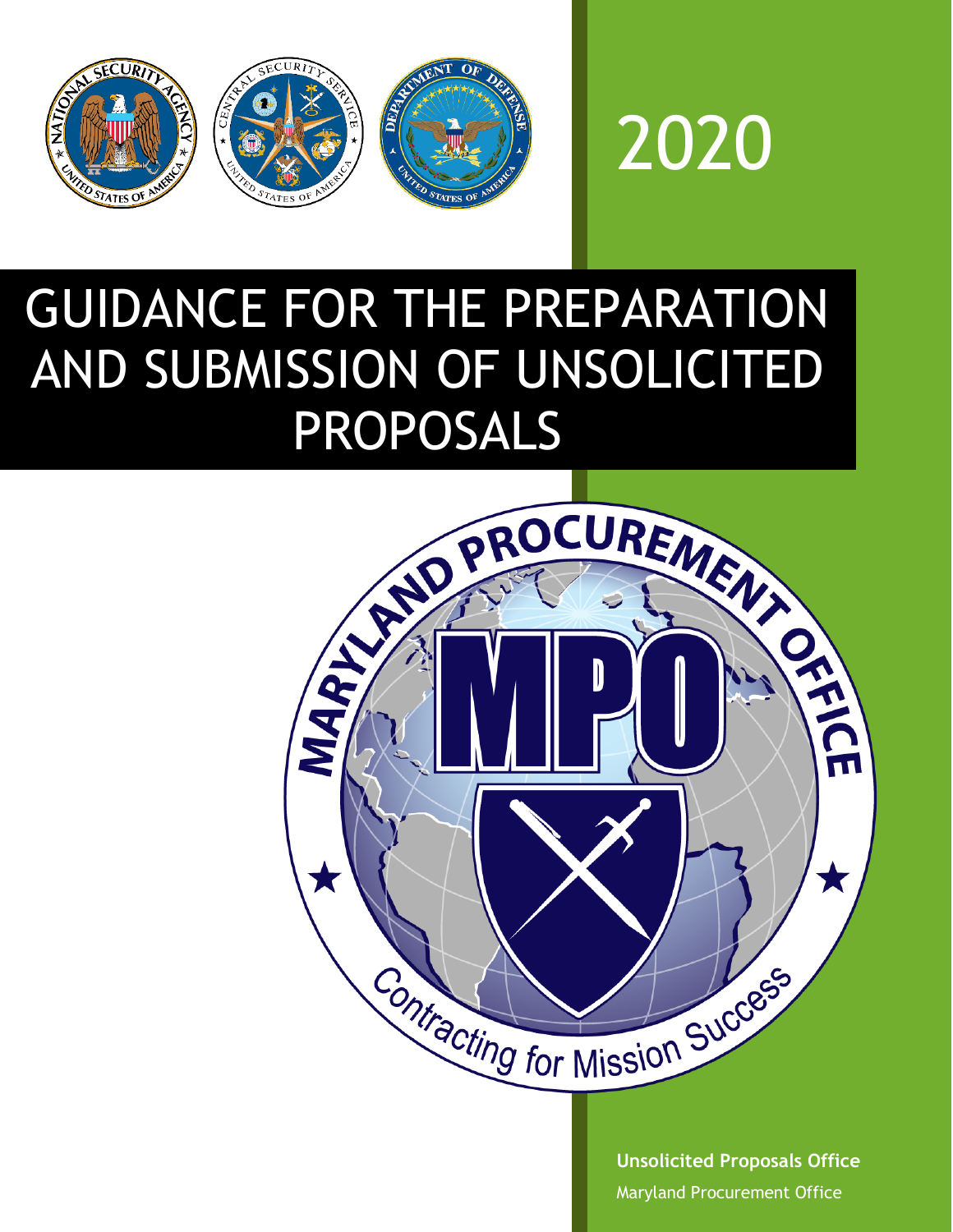# **TABLE OF CONTENTS**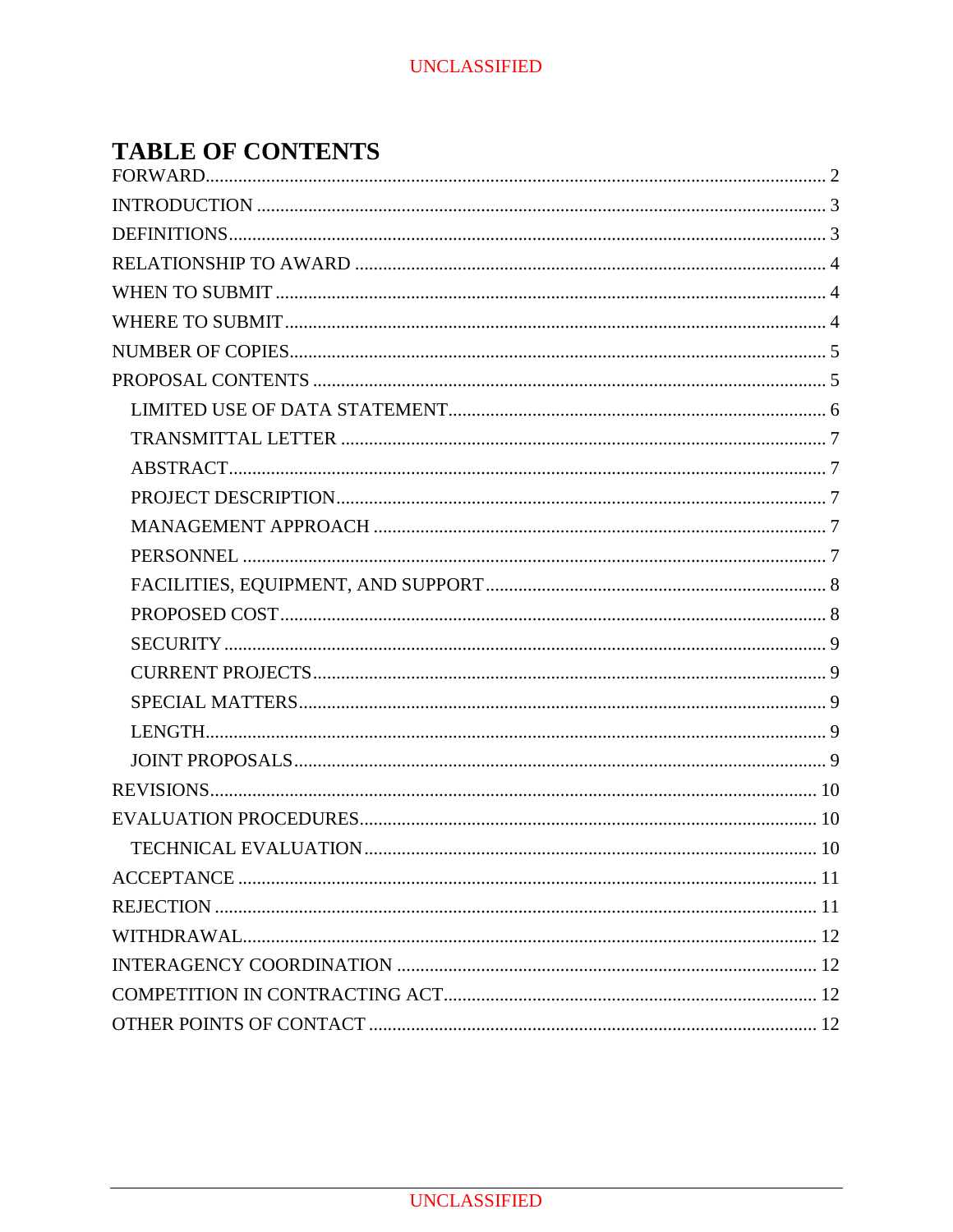# <span id="page-2-0"></span>**FORWARD**

 Constantly changing requirements and mounting technological complexity continue to challenge the National Security Agency (NSA). In an effort to meet this challenge, NSA is continually exploring the marketplace for approaches that allow it to keep one step ahead. Therefore, the Agency encourages the submission of unique and innovative unsolicited proposals. While a number of mechanisms have been developed over the years to encourage participation in Agency research programs, this guidance focuses only on unsolicited proposals. Its purpose is to acquaint potential offerors with the specialized guidelines applicable to the preparation of unsolicited proposals.

 This guidance is essentially a plain English version of Federal and Department of Defense Acquisition Regulations requirements. It is for use by all types of potential offerors.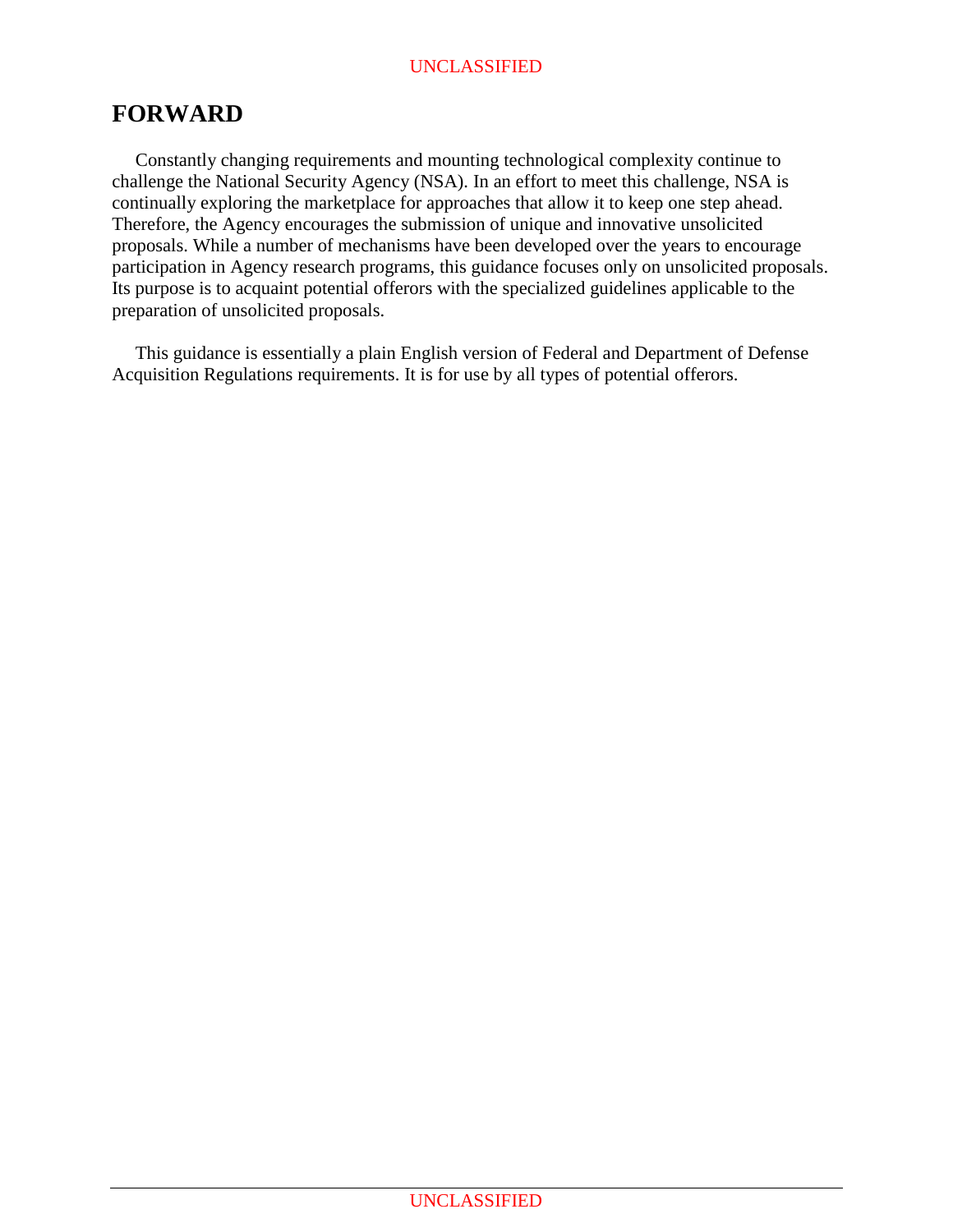# <span id="page-3-0"></span>**INTRODUCTION**

 The National Security Agency (NSA) encourages submission of unsolicited proposals in accordance with the policies and procedures set forth in Subpart 15.6 of the Federal Acquisition Regulation (FAR). The guidance contained in this document is based on Government-wide and DoD Regulations and applies to all unsolicited proposals regardless of the Agency program for which they are intended. It does not apply to solicited proposals or other formal requests for proposals that would result in contracts. In the case of an apparent conflict, the FAR shall take precedence over this guidance.

## <span id="page-3-1"></span>**DEFINITIONS**

 The FAR defines an "unsolicited proposal" as a written proposal for a new or innovative idea that is submitted to an agency on the initiative of the offeror for the purpose of obtaining a contract with the Government and is not provided in response to a request for proposals, Broad Agency Announcement, Small Business Innovation Research topic, Small Business Technology Transfer Research topic, Program Research and Development Announcement, or any other Government-initiated solicitation or program. It is important to note that a white paper submitted in response to a technical representative's verbal or written request and proposals for known requirements that can be acquired competitively or resemble a pending solicitation do not constitute an unsolicited proposal.

"ADVERTISING MATERIAL" means material designed to acquaint the Government with a prospective contractor's present products, services, or potential capabilities, or designed to stimulate the Government's interest in buying such products or services.

"COMMERCIAL ITEM OFFER" means an offer of a commercial item that the vendor wishes to see introduced in the Government's supply system as an alternate or a replacement for an existing supply item. This term does not include innovative or unique configurations or uses of commercial items that are being offered for further development and that may be submitted as an unsolicited proposal.

"CONTRIBUTION" means a concept, suggestion, or idea presented to the Government for its use with no indication that the source intends to devote any further effort to it on the Government's behalf.

"COORDINATING OFFICE" means a point of contact established within the agency to coordinate the receipt, evaluation, and disposition of unsolicited proposals.

"OFFEROR" means the person or entity submitting the unsolicited proposal for consideration by the Government.

"TECHNICAL CORRESPONDENCE" means written requests for information regarding Government interest in research areas, submission of research descriptions, pre-proposal explorations, and other written technical inquiries (technical correspondence does not request nor require agency funding).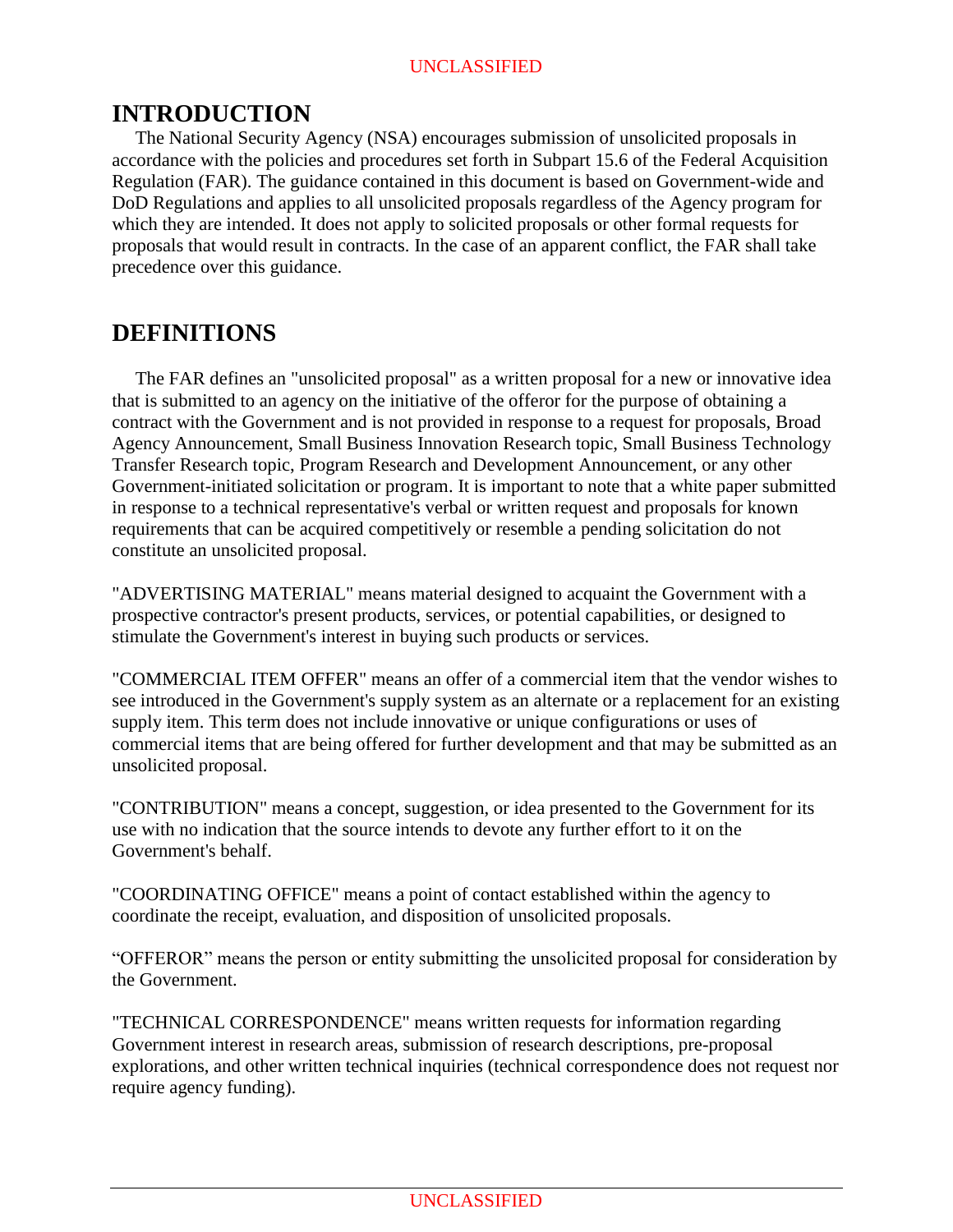The furnishing of advertising materials, commercial item offers, or contributions as defined above do not qualify as unsolicited proposals; further, routine correspondence on technical issues and proposals for known requirements that can be acquired competitively or resemble a pending solicitation do not qualify as unsolicited proposals.

## <span id="page-4-0"></span>**RELATIONSHIP TO AWARD**

 If the Agency decides to acquire or fund an effort as the result of an unsolicited proposal, an NSA Contracting Officer (CO) will select the type of award instrument to be used, whether it be a contract, grant, cooperative agreement, or other type of agreement. NSA does not have separate "grant proposal" and "contract proposal" categories, so all unsolicited proposals shall be prepared in a similar fashion. The evaluation process, however, differs depending on the type of award instrument selected.

 Grants and cooperative agreements are generally used to fund basic research in educational and nonprofit institutions, while other types of efforts in both educational and other private sector organizations are acquired under various contract types. Additional information particular to the contractual process (certifications, price/cost information, facilities, etc.) will be requested by the CO, as necessary, as the procurement progresses.

# <span id="page-4-1"></span>**WHEN TO SUBMIT**

 There are no specific dates for the submission of unsolicited proposals, however there is normally greater funding flexibility and availability during the early months of a fiscal year. The Fiscal Year begins October 1st. However, all unsolicited proposals should be submitted a minimum of 6-9 months in advance of the desired start date.

# <span id="page-4-2"></span>**WHERE TO SUBMIT**

 Proposal handling is centralized in the "coordinating office" to provide the shortest and quickest route between the offeror and the evaluating offices, which include both technical and economic evaluations.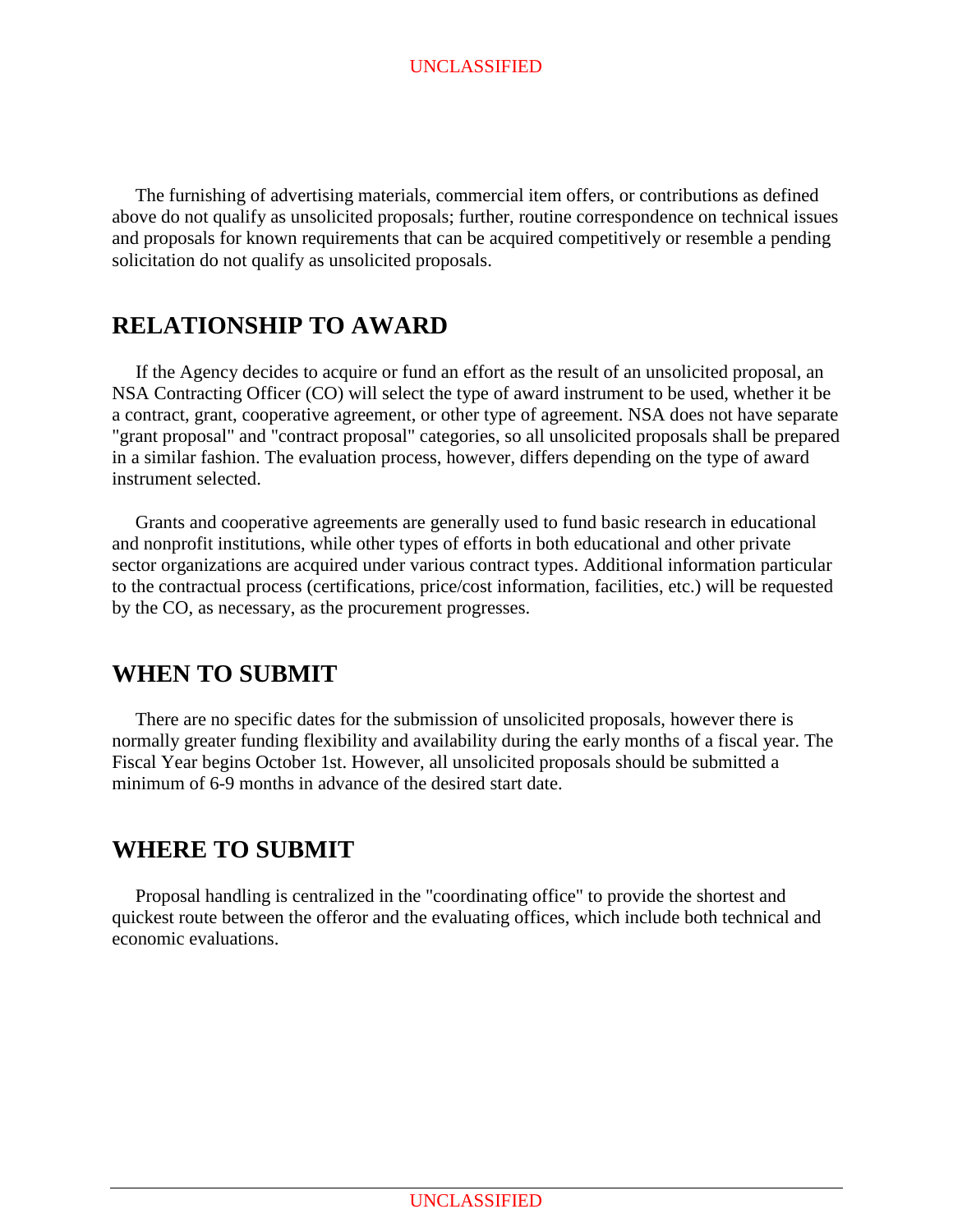All unsolicited proposals shall be submitted to:

National Security Agency Attn.: Unsolicited Proposals 9800 Savage Road, Suite 6168 Ft. George G. Meade, MD 20755-6168

 Official copies submitted to addresses, other than the one listed above, may suffer delays in evaluation and may not be reviewed as formal submission to the Agency. All formally received proposals will be acknowledged.

 Informational copies may be forwarded to interested individuals within the Agency, although this is not recommended. However, if this is done, their names and organization should be mentioned in the letter of transmittal to the coordinating office.

## <span id="page-5-0"></span>**NUMBER OF COPIES**

 Two (2) signed copies of unsolicited proposals must be submitted to the coordinating office listed above in hardcopy format. No electronic media (CDs, DVDs, thumb drives, etc.) will be accepted; any electronic media will not be reviewed by the Agency and will be destroyed.

# <span id="page-5-1"></span>**PROPOSAL CONTENTS**

 NSA does not have any prescribed forms or formats for the preparation of unsolicited proposals; however, it is advisable that proposals conform to the procedural and submission guidelines covered within this document. Contact with Agency technical personnel prior to proposal submission is permissible and is encouraged to determine if the preparation of a formal submission is warranted. Such discussions, confined to the limited objectives of conveying to the potential offeror an understanding of the Agency's mission and needs relative to the type of effort contemplated, do not jeopardize the unsolicited status of any subsequently submitted proposal. It is advisable for the offeror to cite the individual's name and technical organization contacted in a conspicuous area of the proposal, such as the Transmittal Letter.

 In order to be considered as a valid unsolicited proposal for formal Agency evaluation, a submission must: be submitted in hardcopy format (no electronic media); be innovative and unique; be independently originated and developed by the offeror; be prepared without Government supervision; not be an advance proposal for a known Agency requirement that can/will be acquired by competitive methods, or duplicate a current or pending formal NSA solicitation. It must include sufficient detail to permit a determination that Government support could be worthwhile and the proposed work could benefit the Agency's research and development or other mission responsibilities. It must not, for instance, merely offer to perform standard services or provide computer facilities or services.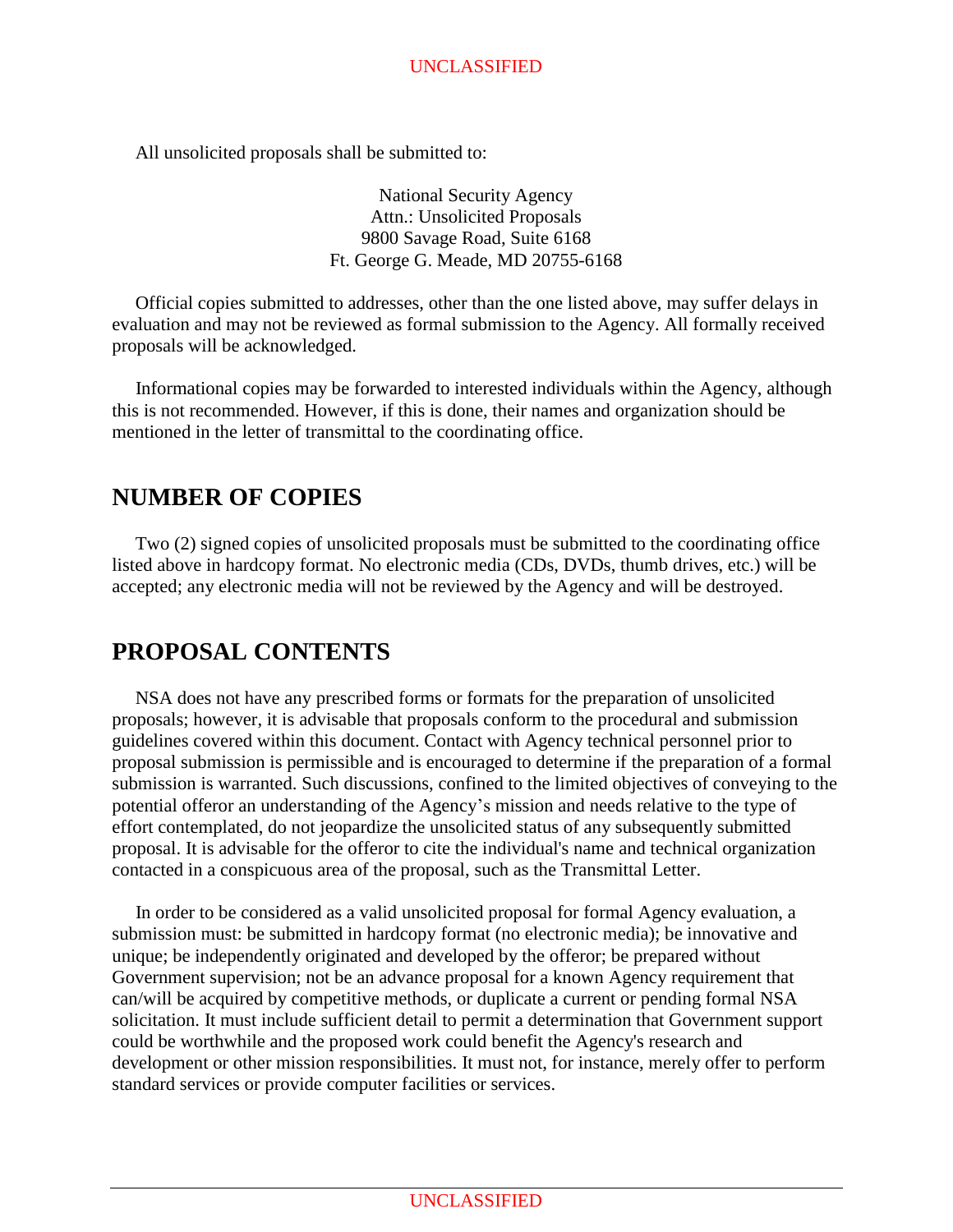If a submission does not meet these conditions, a comprehensive evaluation will not be made and the document will be considered and handled as technical correspondence (see "DEFINITIONS"), or destroyed. Correspondence of this nature is handled directly between the interested individual or organization and the appropriate Agency office or employee. The Agency does not have a "preliminary" or "informal" proposal category; hence inquiries or exploratory discussion prior to submission of a complete unsolicited proposal are handled as technical correspondence. This approach is to the offeror's advantage, as experience has demonstrated that abbreviated submissions rarely contain sufficient information to adequately communicate the potential merits of a contemplated project.

 Unsigned "advance copies" may also be treated as technical correspondence or held in suspense, pending receipt of a properly endorsed proposal. For minor omissions, NSA may elect to request revised or additional material from the offeror, but this may lead to delay in initiating evaluation.

 Proposals that vary widely from these guidelines may suffer unnecessarily long delays in evaluation and confuse the reviewers. Proposals in areas clearly beyond the Agency's mission and, for which there is no possibility of funding, need not be accepted for formal evaluation and the offeror will be so notified.

## <span id="page-6-0"></span>**LIMITED USE OF DATA STATEMENT**

 An unsolicited proposal may include data that the offeror does not want disclosed for any purpose other than evaluation. If the offeror wishes to restrict the proposal, the title page must be marked with the following legend:

#### **Use and Disclosure of Data**

 This proposal includes data that shall not be disclosed outside the Government and shall not be duplicated, used or disclosed -- in whole or in part -- for any purpose other than to evaluate this proposal. However, if a contract is awarded to this offeror as a result of -- or in connection with -- the submission of these data, the Government shall have the right to duplicate, use, or disclose the data to the extent provided in the resulting contract. This restriction does not limit the Government's right to use information contained in these data if they are obtained from another source without restriction. The data subject to this restriction are contained in Sheets {insert numbers or other identification of sheets}.

<span id="page-6-1"></span> The offeror shall also mark each sheet of data it wishes to restrict with the following legend: "Use or disclosure of data contained on this sheet is subject to the restriction on the title page of this Proposal."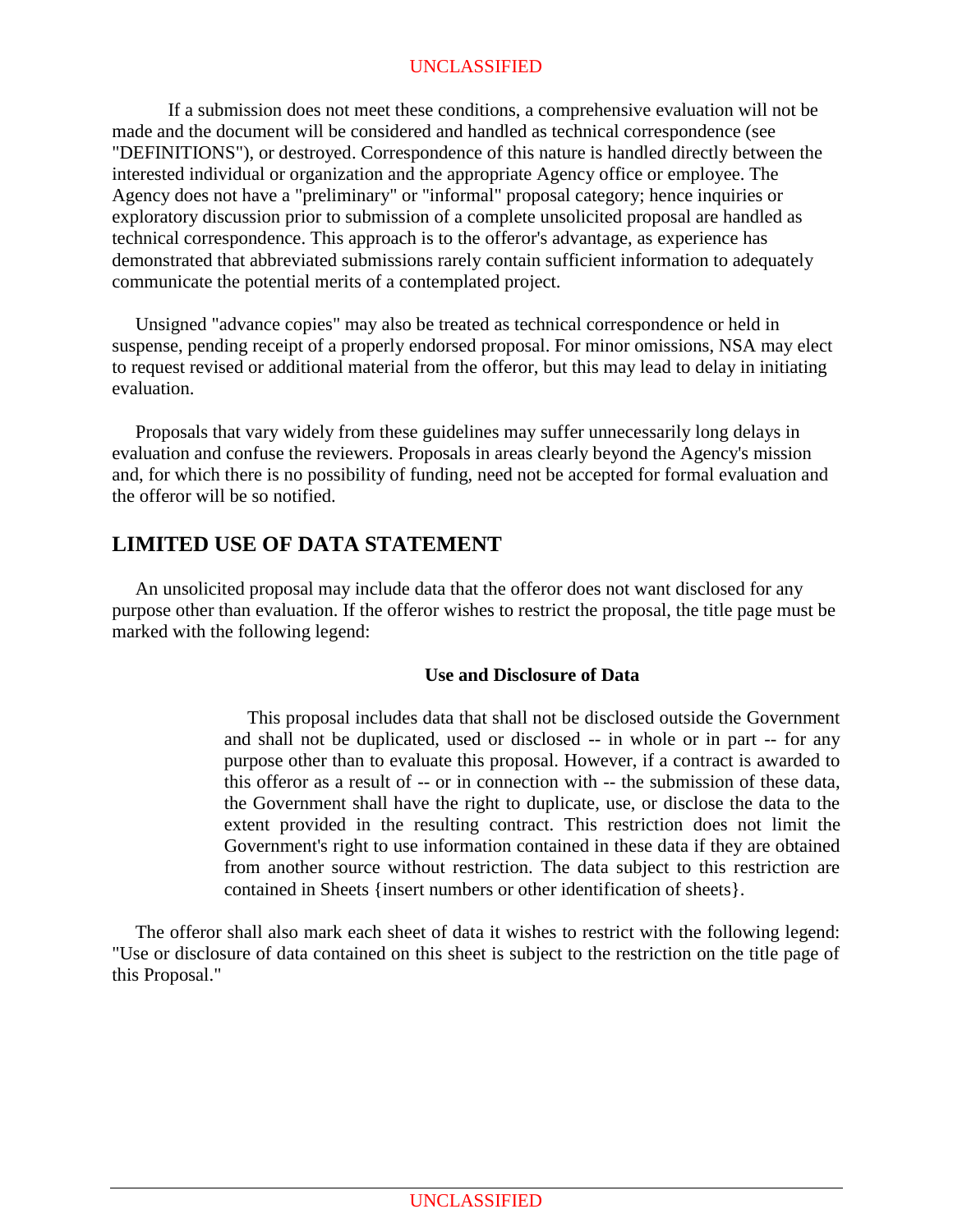## **TRANSMITTAL LETTER**

- The legal name and address of the organization and specific division or campus identification, if part of a larger organization;
- Type of organization: e.g., profit, nonprofit, educational, Historically Black College or University, Minority Institution, small business, small disadvantaged, small womanowned, etc.
- Name and telephone number of the technical and business personnel who may be contacted during evaluation or negotiation;
- Identification of proprietary data to be used only for evaluation purposes;
- Names of other Federal, State, or local agencies or parties receiving the proposal or funding the proposal effort;
- Date of submission:
- Period of time for which the proposal is valid (a 6 month minimum is suggested)
- Signature of person authorized to represent and contractually obligate your organization (unless the signature appears on the proposal itself)

## <span id="page-7-0"></span>**ABSTRACT**

 Include a concise (200-300 word) abstract describing the objective of the proposed effort and the method of approach.

## <span id="page-7-1"></span>**PROJECT DESCRIPTION**

 The main body of the unsolicited proposal should be a detailed statement of the work to be undertaken and should include: the significance of the proposed work, a statement of the objectives and the expected outcome; relation to the present state of knowledge in the field; and relation to previous work done on the project and to related work in progress elsewhere. The statement should outline the general plan of work, including the broad design of experiments to be undertaken and an adequate description of experimental methods and procedures.

 When it is expected that the effort will require more than one year for completion, the proposal should cover the complete project to the extent that it can be reasonably anticipated. Principal emphasis should, of course, be on the first year of work, and the description should distinguish clearly between the first year's work and the work planned for subsequent years.

## <span id="page-7-2"></span>**MANAGEMENT APPROACH**

 For large or complex efforts involving interactions among numerous individuals or organizations, plans for distribution of responsibilities and any necessary arrangements for ensuring a coordinated effort should be described.

#### <span id="page-7-3"></span>**PERSONNEL**

 Technical personnel are responsible for direct supervision of the work and participate in the execution of the research regardless of whether compensation is received under any award.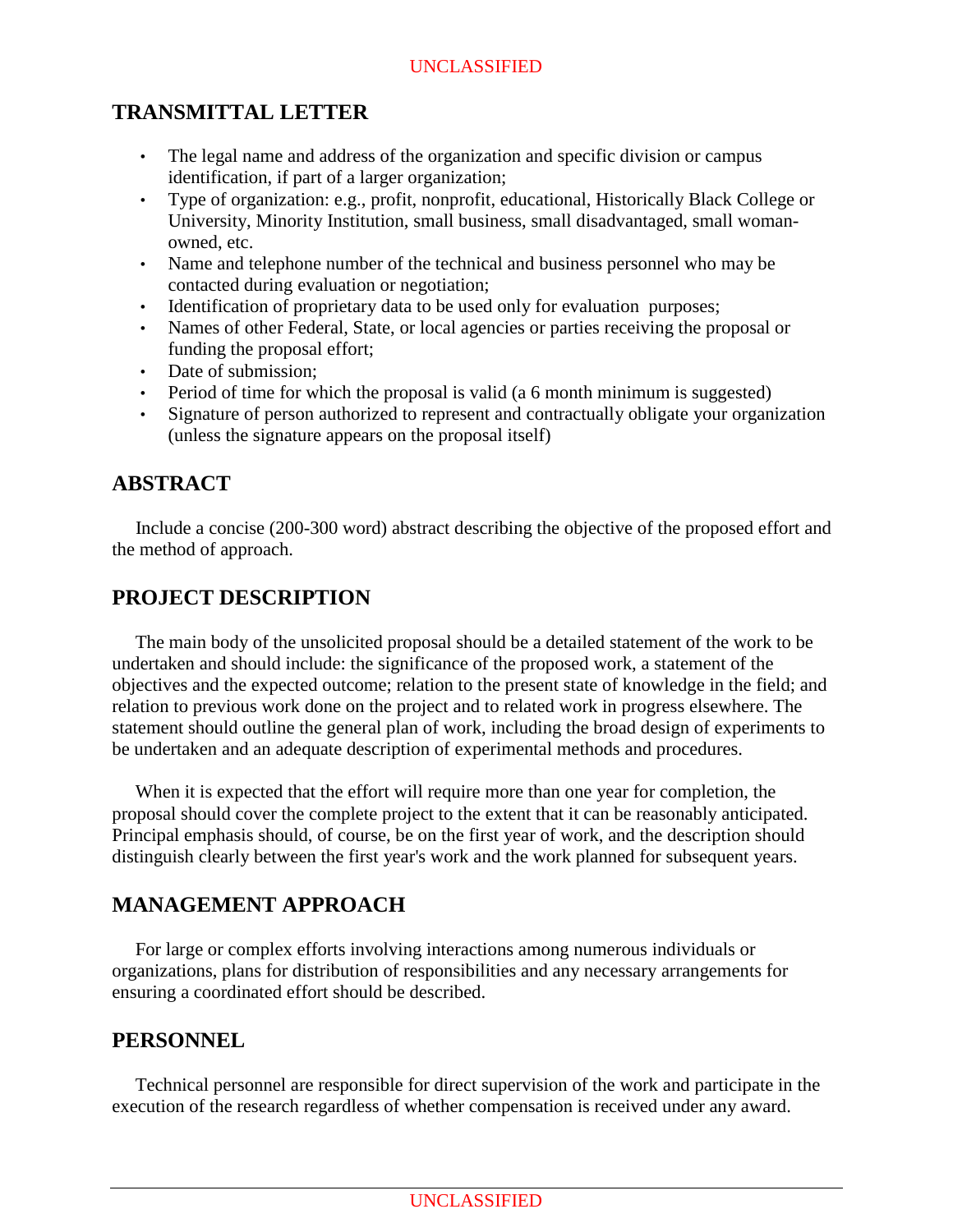A short biographical sketch of the offeror's key personnel shall be provided and should list their principal publications and any exceptional qualifications. A statement of U.S. Citizenship or resident alien status for each individual should be included in this section. Omit any personal items that would not merit consideration in evaluation of the proposal. Similar biographical information should be given on other senior professional personnel who will be directly associated with the project. In addition, the names and titles of any other scientists and technical personnel closely associated with the project in an advisory capacity should be provided.

Universities should list any special industry-university cooperative arrangements that will enhance the project and the approximate number of students or other assistants to be involved in the project. Universities should also provide information regarding the level of academic attainment for all students, assistants, and/or staff involved in the project.

 It should be noted that non-U.S. Citizenship and/or an individual's resident alien status may result in the individual being found ineligible to work on the project.

## <span id="page-8-0"></span>**FACILITIES, EQUIPMENT, AND SUPPORT**

 The offeror shall describe any available facilities and/or major items of equipment especially adapted or suited to the proposed project, as well as any additional major equipment or infrastructure that will be required. Identify any Government-owned facilities, industrial plant equipment or special tooling which needs to be used on the project. The need for items that are typically used for both research and non-research purposes should be explained.

Before requesting a major item of capital equipment, the offeror should determine if sharing or loan of equipment already within the organization is a plausible alternative to purchase. The proposal should state whether or not those alternative arrangements can be made.

If the offeror will need assistance from Agency personnel to execute the components of the proposal the amount, nature, and duration of support needed.

## <span id="page-8-1"></span>**PROPOSED COST**

 All proposals shall contain cost and technical parts in one volume. As applicable, include separate cost estimates for salaries and wages; fringe benefits; equipment; expendable materials and supplies; services; domestic and foreign travel; automated data processing expenses; publication or page charges; consultants; subcontracts; other miscellaneous identifiable direct and indirect costs. Salaries and wages should be listed in appropriate organizational categories, e.g. principal investigator, other scientific and engineering professional, graduate research assistants, and technicians and other non-professional personnel. Estimate all manpower data in terms of man-hours.

 Explanatory notes should accompany the cost proposal to provide: identification and estimated cost of major capital equipment items to be acquired; purpose, estimated number, and lengths of trips planned; basis for indirect cost computation, including date of most recent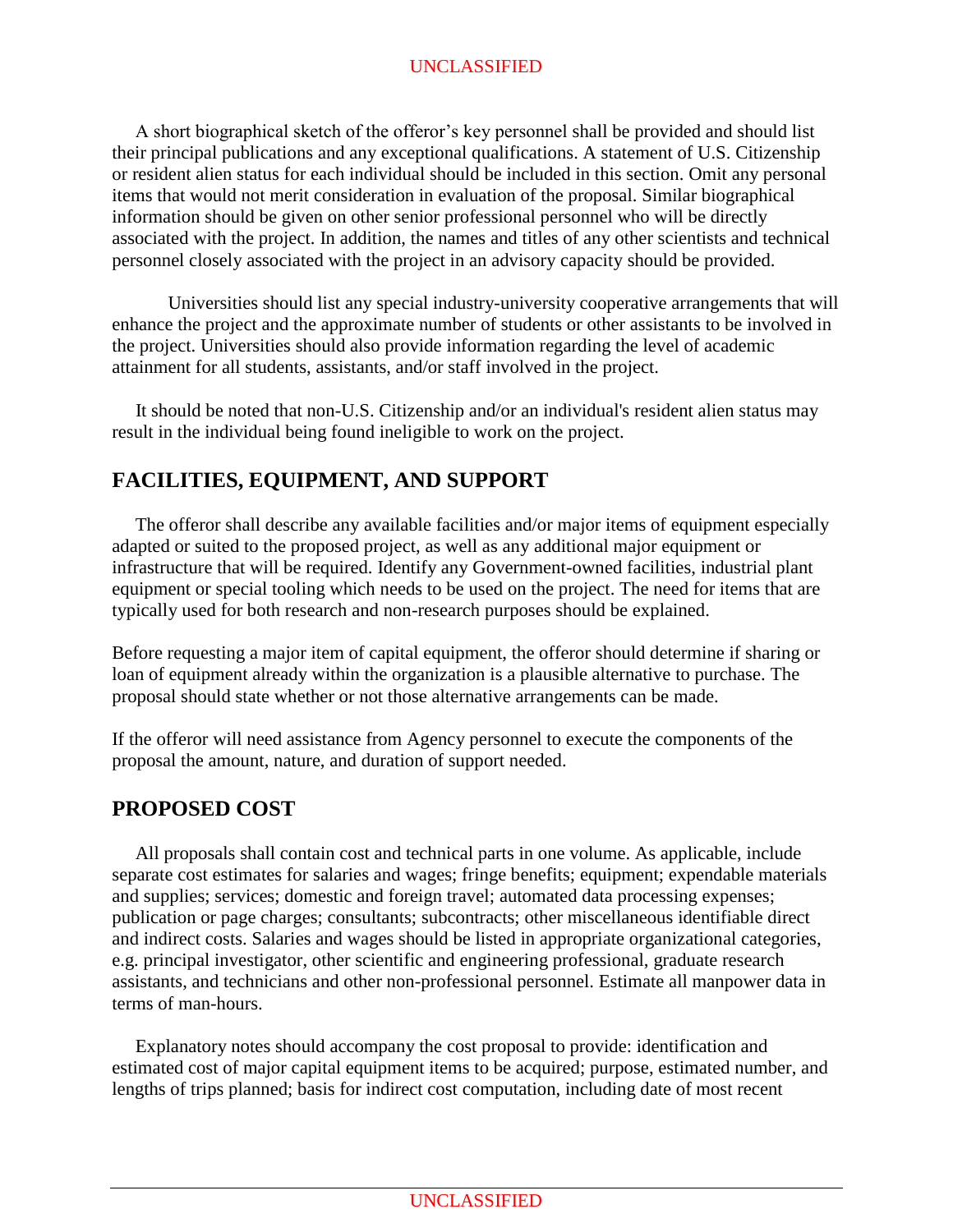negotiation and cognizant agency; and clarification of other items in the cost proposal that are not self-evident. Allowable costs are governed by FAR Part 31, 2 CFR, part 220 (formerly OMB Circular A-21) for educational institutions, and 2 CFR, part 230 (formerly OMB Circular A-122) for nonprofit organizations.

Offerors should also include the type of contract preferred. More information on types of contracts available can be found at FAR Part 16.

#### <span id="page-9-0"></span>**SECURITY**

 The offeror shall be required to comply with all applicable Agency security requirements (security clearances, etc.) and regulations if the proposed research requires access to or will result in the generation of classified information.

#### <span id="page-9-1"></span>**CURRENT PROJECTS**

 Provide the title of the project, sponsoring agency, and completion date of all other current Projects being conducted by the proposed principal investigator.

## <span id="page-9-2"></span>**SPECIAL MATTERS**

 Include any required statement of environmental impact of the research, conflict of interest, or such other topics as may be required by the nature of the effort or by current statutes, executive orders, or other current Government-wide guidelines.

 Offerors other than educational institutions should include a brief description of the organization, its facilities, and previous work experience in the field of the proposal.

Identify the cognizant Government audit agency and inspection agency, when applicable.

## <span id="page-9-3"></span>**LENGTH**

 There is no specific length requirement for proposals; however, every effort should be made to keep them concise and focused on substantive material essential for a complete understanding of the project. Any necessary detailed information, such as reprints, should be included as attachments rather than in the main body of the proposal. A complete set of attachments is necessary for each copy of the proposal. Avoid the use or inclusion of "one-of-a-kind" attachments; instead, their availability should be mentioned in the proposal.

## <span id="page-9-4"></span>**JOINT PROPOSALS**

 Some projects involve joint efforts among individuals in different educational institutions or organizations. The proposal may be submitted by one party in such cases; however, the proposal should clearly describe the role to be played by each organization as well as the legal and managerial arrangements contemplated.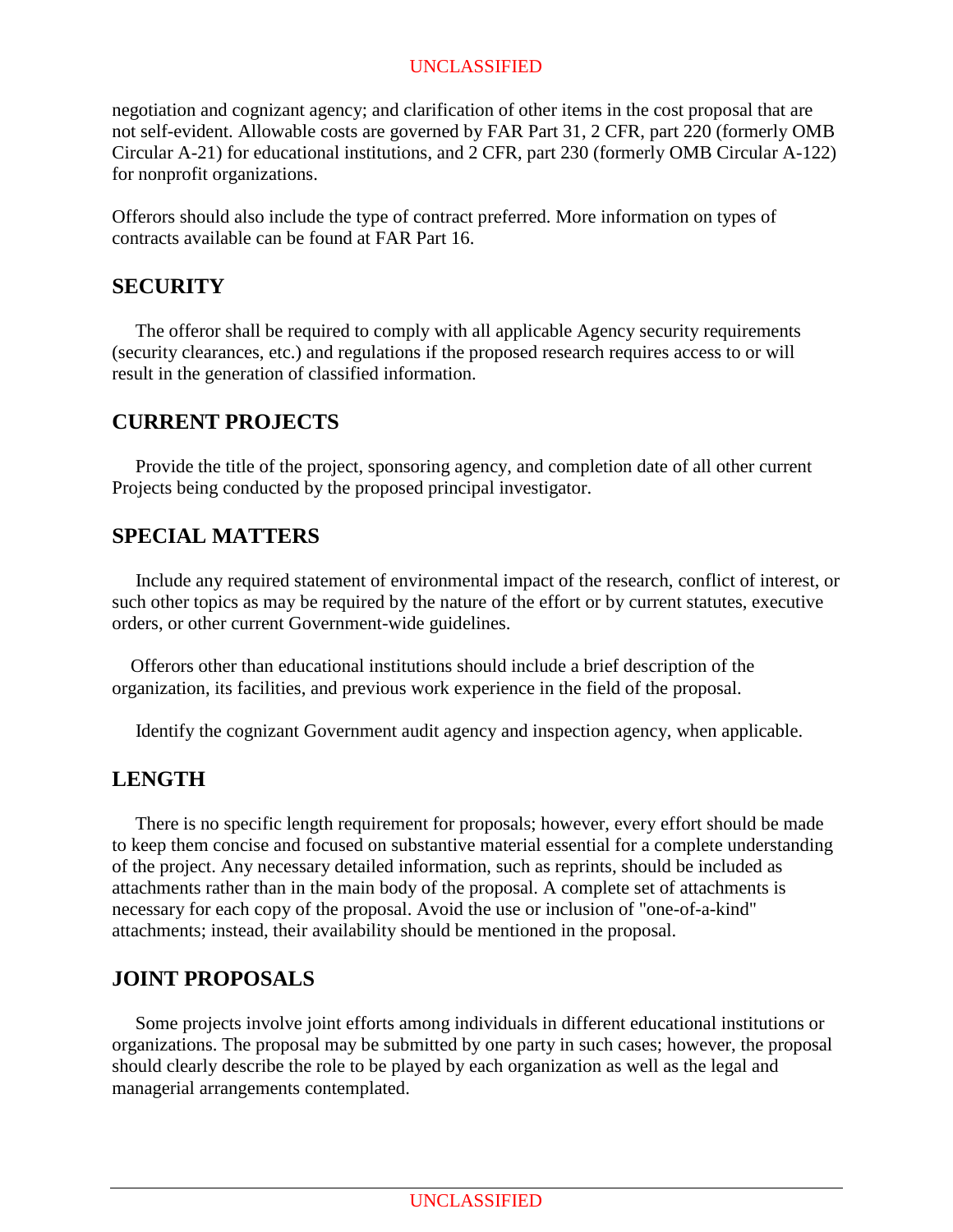Alternatively, the cooperating parties may prefer simultaneous submission of related proposals from each organization, in which case parallel awards would be made.

 Where a project of a cooperative nature with the Agency is contemplated, the proposal should describe the contributions expected from any participating Agency employee and Agency facilities or equipment that may be required. However, the proposal must be confined to only material that the proposing organization can commit itself. "Joint" proposals that attempt to specify the internal arrangements the Agency will actually make are not an acceptable means of establishing an Agency commitment.

## <span id="page-10-0"></span>**REVISIONS**

 Unsolicited proposals may be revised in the absence of any specific request resulting from the evaluation process. If the offeror wishes to submit additional material or a complete revision, it should be mailed to the same address as the original unsolicited proposal.

 It should be noted that submission of duplicative or overlapping proposals or revisions may delay the evaluation. It is important to clearly identify the original proposal by title, date of submission, to whom the proposal was submitted, and, if applicable, by the NSA serial number from the acknowledgment letter, and to explain the relationship between any new material and the previous submission.

# <span id="page-10-1"></span>**EVALUATION PROCEDURES**

 An unsolicited proposal sent to the address above will be undergo an initial review by the coordinating office to ensure that the proposal meets all the criteria established in FAR Subpart 15.6. If the unsolicited proposal is found to meet all of the specified criteria, it will then be sent to the technical organization within the Agency that is determined to be the office of primary interest in the proposed discipline area. That organization will review the proposal and make a decision whether or not to accept the unsolicited proposal as qualified under this program.

If accepted, the offeror will be notified in writing; however, only if there is interest and funding available, either current year or potential future year funding, will further contact be made by a CO. Should a favorable decision to move forward with the proposal be made and funds have been made available, the proposal will be processed through the normal agency procurement process and be subject to all applicable reviews and approvals required by the FAR and DFARS. The timeline for contract award could vary depending on the complexity and dollar amount of the procurement.

## <span id="page-10-2"></span>**TECHNICAL EVALUATION**

 Comprehensive technical evaluations of unsolicited proposals will consider all the factors identified at FAR 15.606-2.

 The principal elements considered in evaluating a proposal are its technical and programmatic relevance to Agency objectives and intrinsic scientific or engineering merit, in addition to the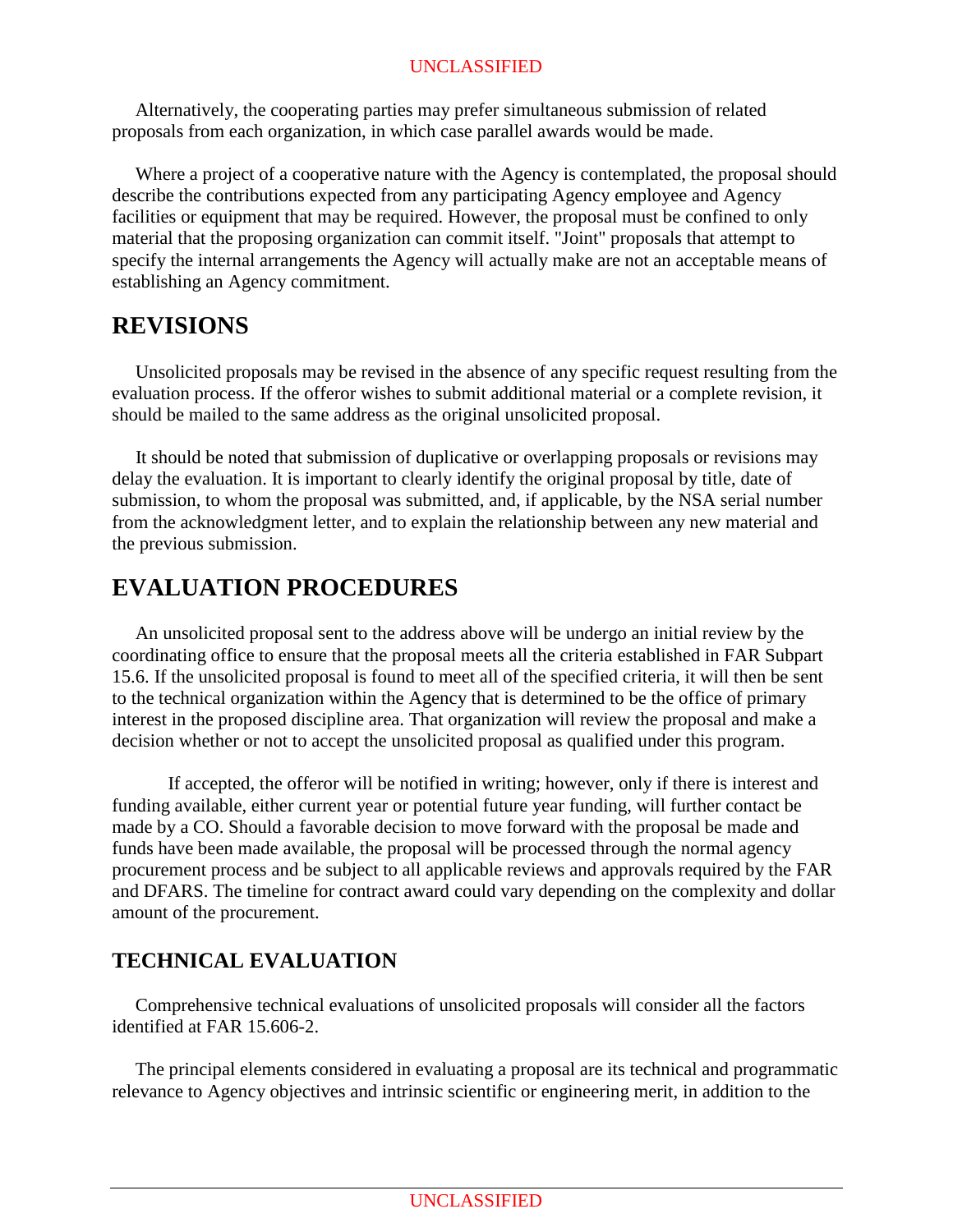qualifications of the investigator and the investigator's institution, and the overall cost (exclusive of the amount of cost sharing, if any).

 Several evaluation techniques are regularly used within the Agency. Regardless of the technique, proposals are reviewed by technical personnel knowledgeable in the proposed area of discipline. Technical proposals are reviewed entirely in-house. Cost proposals are reviewed using the combined efforts of in-house economic personnel and the Defense Contract Audit Agency, if applicable. For educational institutions, the local or regional Office of Naval Research and/or the Department of Health and Human Services will perform rate reviews and provide information on any existing rate agreements. The final decisions are always made by Agency employees. If, during proposal evaluation, additional information is requested, it should be forwarded through the coordinating office.

NOTE: Universities should make sure that their rates are on file with the local or regional Office of Naval Research and/or the Department of Health and Human Services.

# <span id="page-11-0"></span>**ACCEPTANCE**

 When an unsolicited proposal is accepted, the negotiation and award will be made by a NSA Contracting Officer. The unsolicited proposal is used as a basis for negotiation with the original offeror. Additional information (ex: certifications or cost and pricing data) will be required as the negotiations evolve. NSA does not allow a proposal or any of the unique ideas in it to be used as a basis of a solicitation or negotiation with other organizations. For purposes of clarity and to ensure a full and complete understanding of the requirement, the government may develop a statement of work or purchase description to include any documentation requirements. The intent is not to change the proposal, but rather to align it with a particular need. Nonetheless, the offeror would have the opportunity to make any necessary minor revisions to the proposal.

 An unsolicited proposal that results in an award becomes a part of that award document and may be available to the public upon specific request (i.e., Freedom of Information Act requests); however, information or material will be held in confidence to the extent permitted by law, including the Freedom of Information Act.

# <span id="page-11-1"></span>**REJECTION**

 The bulk of rejections are the result of the Agency's current or projected mission goals or nonavailability of funds. NSA will retain a single record copy of a proposal that does not result in an award will be retained for three months, unless the circumstances described in FAR 15.609(c) apply, all other copies of the proposal will be promptly destroyed. Notification letters are addressed to the individual who made the official submission and will cite the reason(s) for rejection. Any request for further information on the technical aspects of evaluations should be directed to the coordinating office.